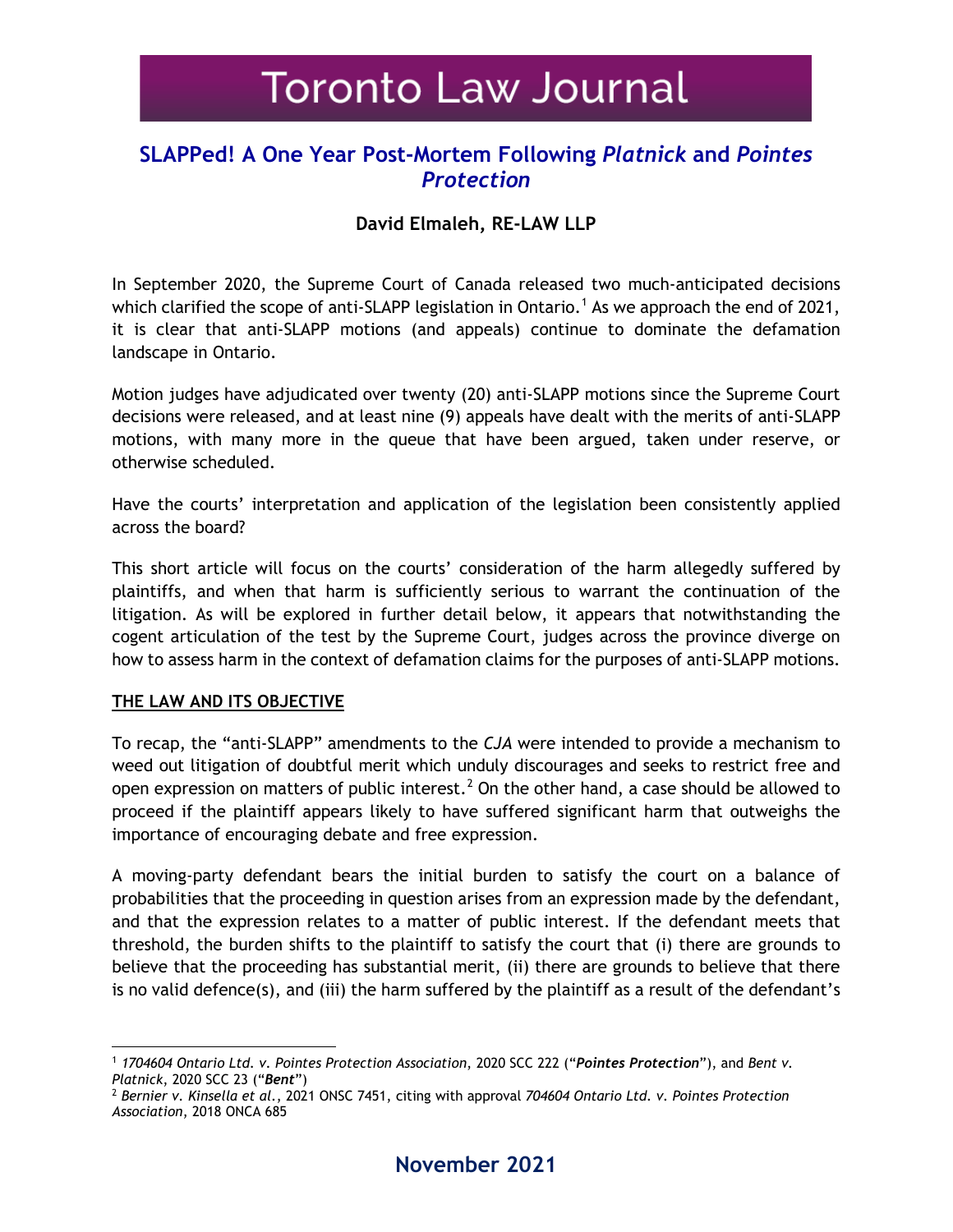expression is sufficiently serious that the public interest in permitting the plaintiff's action to proceed outweighs the public interest in protecting the defendant's expression.

It is the last prong of the test - s.137.1(4)(b) - that is said to be the "core" of the analysis and the "heart of the legislation".[3](#page-1-0) Interestingly, a review of some cases since the Supreme Court decisions suggests that courts have taken different approaches in assessing harm at this early pre-screening stage during the anti-SLAPP motion process.

In particular, there appears to be divergence in the scope and strength of reliance on the presumption of damages (at-large) in defamation actions.

For example, recently the motion judge in *Bernier v Kinsella[4](#page-1-1)* found as a fact that Mr. Bernier – the leader of the People's Party of Canada – would have difficulty proving that the defendant's allegations that Mr. Bernier was effectively a racist or xenophobic caused him reputational harm. The Court relied in part on the fact that there was widespread characterization of Mr. Bernier and the PPC using similar terms.

Notably, the motion judge in *Bernier* concluded the analysis of s.137.1(4)(b) by stating: "[i]n defamation actions, harm can be presumed, but that presumption does not apply in a motion under s. 137.1."

Plaintiffs' actions were similarly dismissed notwithstanding false and serious allegations that a Plaintiff was a disgraced neo-Nazi sympathizer,<sup>[5](#page-1-2)</sup> and that a Plaintiff was connected to violent acts.<sup>[6](#page-1-3)</sup> The motion judge in those cases found that relying upon the traditional principle that damages in a defamation action can be at-large, i.e., presumed, was insufficient, and that plaintiffs must lead evidence of harm or damage, especially when there could be other causes of the alleged reputational decline.

In the case of *Lemire v Burley*,<sup>[7](#page-1-4)</sup> the motion judge noted that there is no minimum threshold to be met by the plaintiff in establishing harm, but the *magnitude* of the harm is relevant for a determination if the harm is sufficiently serious such that it outweighs the public interest in protecting the expression. Relying on *Pointes Protection,* the motion judge in *Lemire* ruled that a plaintiff is not required to prove harm or causation, but is required to provide evidence upon which the court can draw an inference of likelihood of the existence of the harm and the relevant causal link. The court noted that in a defamation action, harm is presumed, and the plaintiff is still required to support his claim for special damages, but the court is not required to make a definitive determination of harm or causation.<sup>[8](#page-1-5)</sup>

<span id="page-1-0"></span><sup>3</sup> *Pointes Protection* at paras 33, 62

<span id="page-1-1"></span><sup>4</sup> *Bernier v Kinsella*, 2021 ONSC 7451

<span id="page-1-2"></span><sup>5</sup> *Levant v Demelle*, 2021 ONSC 1074

<span id="page-1-3"></span><sup>6</sup> *Rebel News v. Al Jazeera Media*, 2021 ONSC 1035

<span id="page-1-4"></span><sup>7</sup> *Lemire v Burley* 2021 ONSC 5036

<span id="page-1-5"></span><sup>8</sup> *Lemire* at para. 144, citing with approval *Pointes Protection* at paras. 69 – 71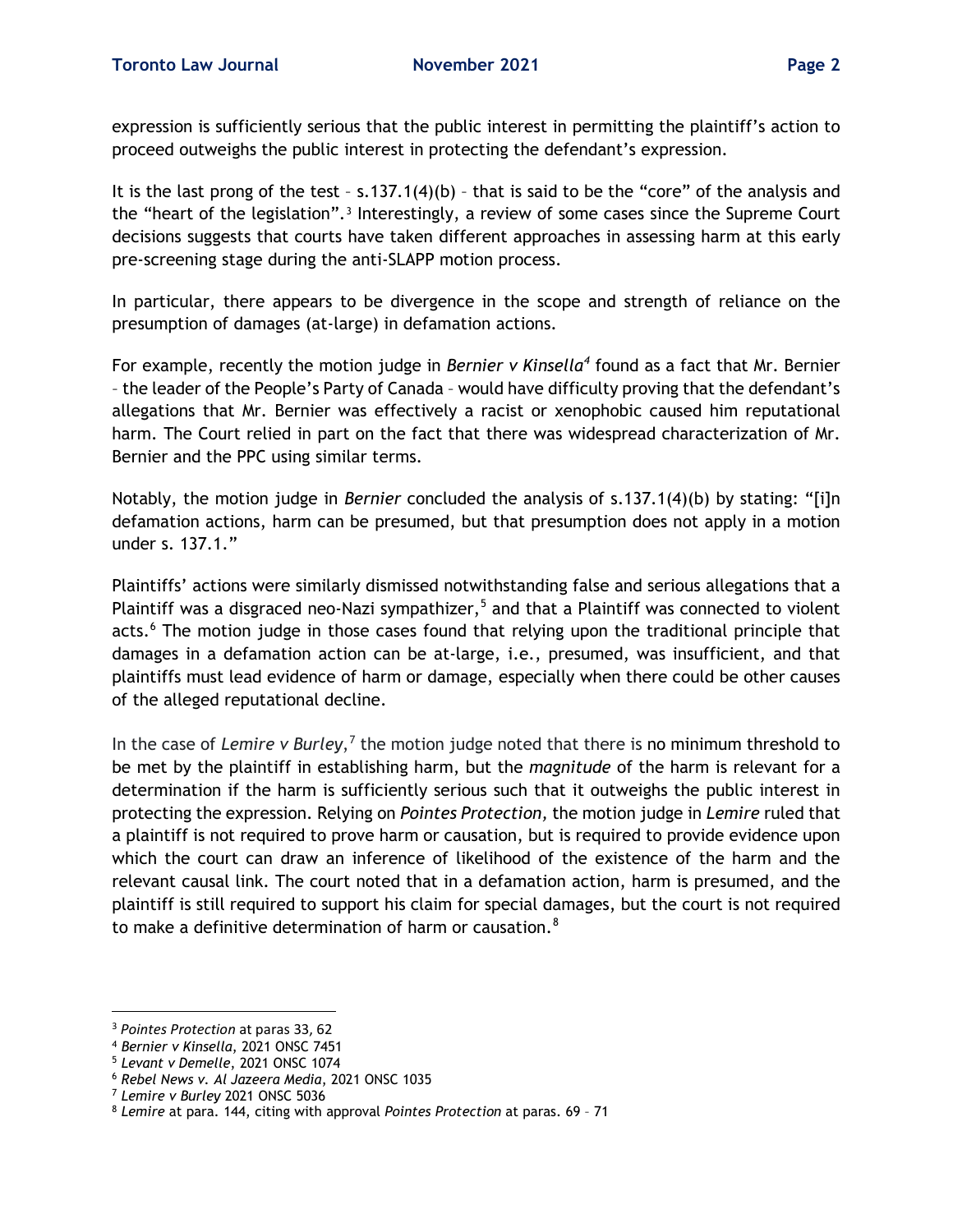In *Lemire*, there were other potential causes of the harm that Mr. Lemire claims to have suffered. For that reason, he faced a significant challenge in establishing the seriousness of the harm that may be causally linked to Mr. Burley's expressions; the motion was allowed and the action dismissed.

These decisions appear to minimize the presumption of damages when there are other potential causes of harm, or at the very least demonstrate how the presumption could be overcome, even in instances with seemingly significant and damaging allegations that strike at the core of one's reputation.

These cases can be contrasted with others that support the opposite proposition – namely, that the gravity of some statements may be sufficient on their own at the early pre-screening stage to infer a likelihood of serious harm to one's reputation.

In 2504027 Ontario Inc. o/a S-Trip! v. Canadian Broadcasting Corporation (CBC) et al.,<sup>[9](#page-2-0)</sup> the motion judge considered the presumption of damages in defamation claims, albeit finding that the presumption was not enough to allow the action to proceed. The motion judge in that case considered whether a corporate plaintiff that was in the business of organizing trips was harmed by allegedly defamatory statements implying that students had easy access to alcohol, were subject to inadequate supervision by the plaintiff, and engaged in sexually suggestive activities organized by the plaintiff.

At first glance, these seem like quite damning statements that would impact the corporation's business activities. However, the motion judge relied on earlier jurisprudence supporting the principle that while harm can be presumed in a defamation action, the presumption is weaker in the case of a corporate plaintiff, because "a company cannot be injured in its feelings, it can only be injured in its pocket. Its reputation can be injured by a libel but that injury must sound in money."<sup>[10](#page-2-1)</sup>

As in *Bernier,* the motion judge found that there were other sources that may have caused the plaintiff harm, and it was too difficult to isolate the harm the plaintiff stated it suffered from the expression with harm allegedly suffered through other sources. The court found that at best the plaintiff showed a weak case of harm, and had not met the prerequisite of showing that the harm was caused by the defendants' expression. The balance of the public interests at stake favoured free expression. The motion was allowed and the action dismissed.

*Paul v. The Corporation of the Township of Madawaska Valley*, 2021 ONSC 4996, is another recent decision where the motion judge allowed the action to proceed. In dismissing the anti-SLAPP motion, the motion judge considered in addition to alleged financial harm, damages "at large" in reliance on *Hill* that general damages are presumed from the publication of the libel, "even in the absence of any proof of actual loss."[11](#page-2-2) The motion judge reiterated that it is not

<span id="page-2-0"></span><sup>9</sup> *2504027 Ontario Inc. o/a S-Trip! v. Canadian Broadcasting Corporation (CBC) et al*., 2021 ONSC 3471

<span id="page-2-1"></span><sup>10</sup> *Barrick Gold Corp. v. Lopehandia* (2004), [2004 CanLII 12938 \(ON CA\),](https://www.canlii.org/en/on/onca/doc/2004/2004canlii12938/2004canlii12938.html) 71 O.R. (3d) 416, at para. [49.](https://www.canlii.org/en/on/onca/doc/2004/2004canlii12938/2004canlii12938.html#par49)

<span id="page-2-2"></span><sup>11</sup> *Paul v. The Corporation of the Township of Madawaska Valley***, 2021 ONSC 4996 at para. 192**